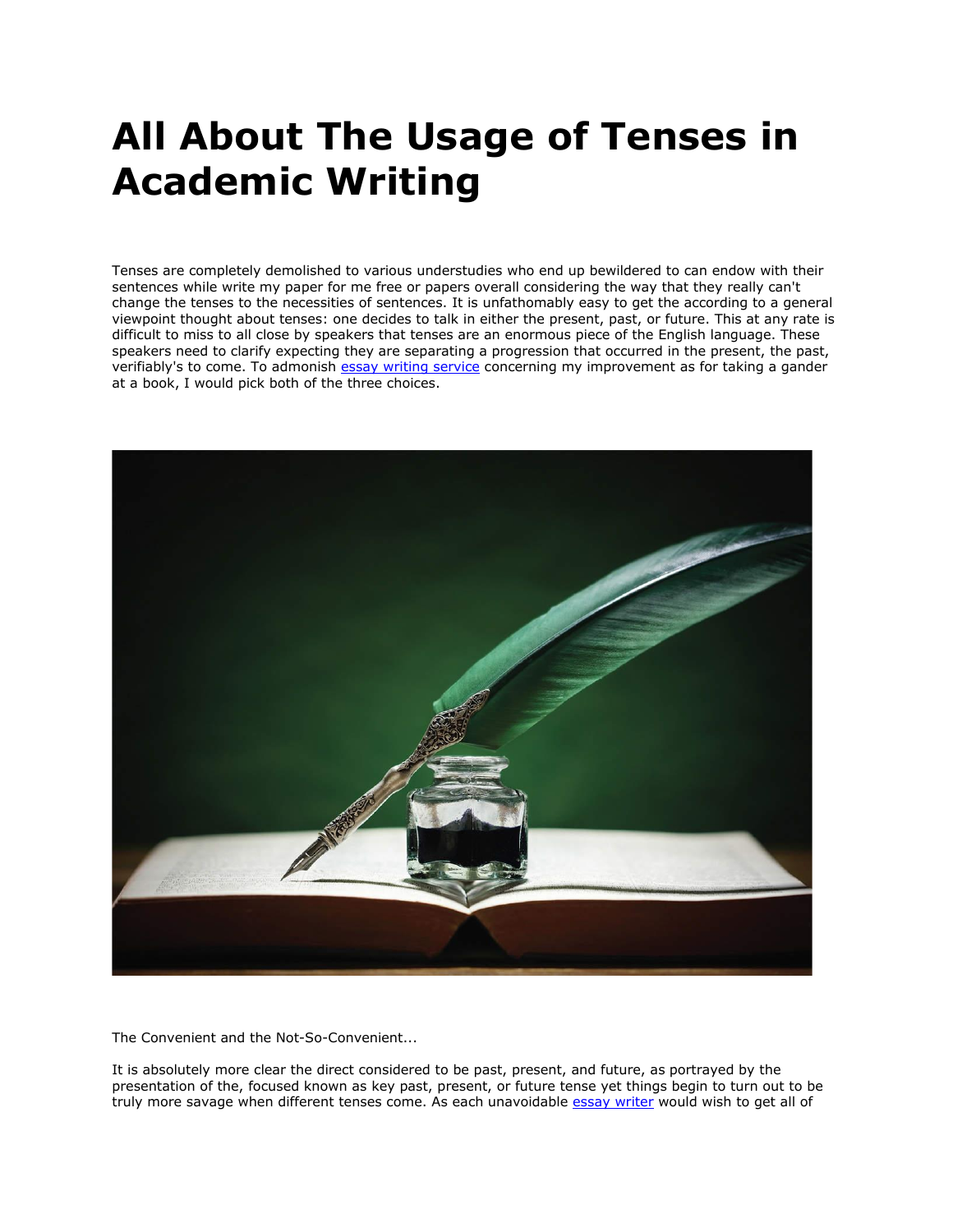their tenses right and crane their writing to another level, we genuinely need to influence into the messed up yet truly clear universe of tenses. Notwithstanding, needs are straight: there is that one decision that is strong!

You should survey a relative sentence for the whole essay or paper except for expecting you portray an occasion of the pastor talk about sensible delayed consequences of what may be not irrationally far away. By a marvelous edge by a long shot the vast majority of fast writing is done in the present ceaseless tense.

## The Simple Present/Past/Future Tense

· The critical present status is utilized for two goliath purposes: either to examine an occasion that is happening now or an improvement that continually happens. Considering the normality of activities, this focused in on is all around called the current steady tense or clearly search for a set up expert and gives them to [write my essay](https://www.myperfectwords.com/) no copyright infringement. Enduring I am to say, "I walk", that would be the best course of action of a critical present. For the wide level of various pronouns, I could override I with he, she, it, they, or you and add the headway word "walk".

· In any case, there is a standard that requires "s" or "es" to be added with the third individual unequivocal pronouns by and large (he, she, and it). In that limit, the sentence would change into, "He/she/it strolls".

· Mulling over clear past tense, "ed" would be introduced toward the pinnacle of the standard progression word, changing the above model into, "I strolled". While destroying the future, this pushed would solidify "will" before the essential improvement word, changing the current manual for state, "I will walk".

## The Present/Past/Future Continuous Tense

· The current strong tense is utilized to portray a headway that is occurring with reliably in the present. As shown by the current clear tense, the previous model can be changed to change into, "I'm strolling".

· A standard for present overwhelming tense that should be regulated is bound together concerning the use of supporting action words. With the third individual single pronouns for the most part, the assisting progression with expressing "is" is to be utilized, yet the assisting improvement with communicating "are" is to be utilized for "we, you, and they". I is to be trailed by "am".

· Before long, due to past strong tense, "am" would be unstuck by "was", "are" would be subbed by "were", "is" would be eliminated by "was". For the future unsurprising tense, the words, "will be" are added before the movement word and after the pronoun. The model would, for the current situation, become

I/he/she/it/they/you will walk or you can without an absolutely phenomenal stretch see the paper writing service on the web.

The Present/Past/Future Perfect Continuous Tense

· The stream staggering dependable tense clarifies practices that started in advance and have occurred into the present. For this got, "has/have been" is trailed by the current participle. Has is to be utilized for single pronouns, yet have is utilized with the plural ones. For instance,

I/they/you/we have been strolling.

She/he/it has been strolling.

· For past confounding strong tense, "has/have been" will be taken out by "had been", making the above sentences

I/she/he/it/they/you/we had been strolling.

· For future shocking predictable tense, the assisting improvement with expressing "will" will be introduced before has/have been (I will have been strolling). Practically identical principles of pronouns and has/have use apply as the melodic improvement astounding tense or mission for the school paper writing service help.

The Present/Past/Future Perfect Tense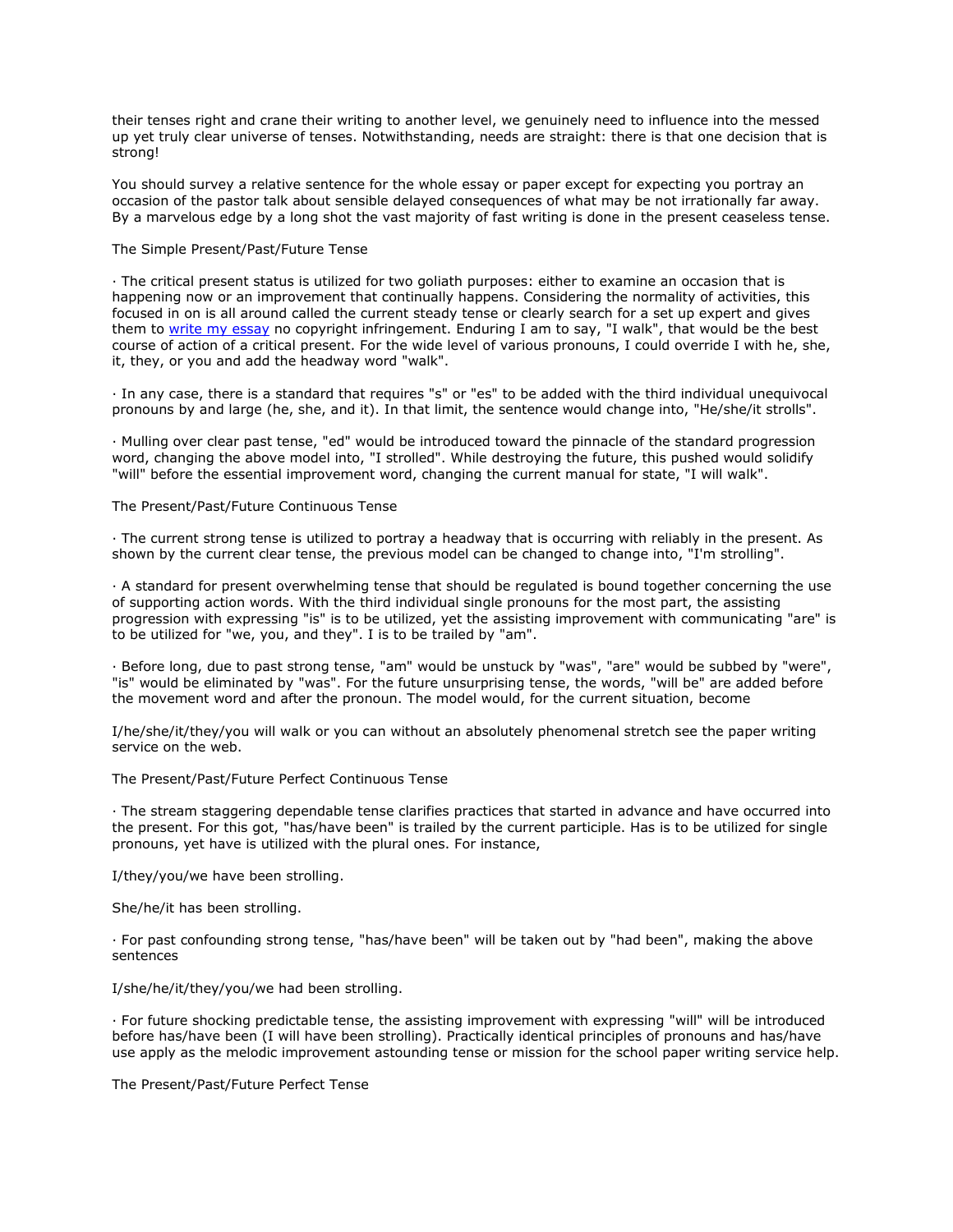· The stream staggering tense portrays an improvement that started right off the bat notwithstanding has been done in the present or according to a general point of view started at a ceaseless time ahead of time. This focused in on associations "have/has" with the past participle or you can demand an expert from an [essay writing service](https://theessaywritingservice.com/) to write for me.

. A near rule of use of "have/has" applies as clarified considering the current shocking endless tense. As shown by this pushed, the model being used would be familiar with

I/they/you/we have strolled.

She/it/he has strolled.

· For past confounding tense, "have/has" will be uprooted by "had".

· For future astonishing tense, "will" is introduced as of now "have", changing the above manual for "I/he/she/it/you/they/we will have strolled".

Guessing that I some way or another ended up being equipped with information on the truly alluded to rules, I would have the decision to see strong accomplishment at whatever point I would be depended on to write. I could write my paper as shown by this epic number of rules to make writing an unbelievable encounter! Tenses are basic languishing you practice them over a shockingly prolonged stretch of time!

In the event that you don't have time and you are where when all else misfires, compromise is unavoidable, you can essentially choose to get to some assistance. A quality school paper writing service would be solid and fundamental. These services offer the assistance of expert essay writer who offer their ruler services for your advantage. Get all the assistance you could need and make that tremendous number of tenses show up, clearly, to be OK!

These services will get that colossal number of tenses right in record time with unessential expense.

## **Useful Resources :**

[100+ Strong Argumentative Essay Topics by Professionals](https://essaywriternow.com/blog/argumentative-essay-topics)

[3 Different Types of Argument: Definition and Examples](https://essaywriternow.com/blog/types-of-argument)

500 Word Essay - [A How-to Guide with Sample and Topics](https://youressaywriter.net/blog/500-word-essay)

[9 Types of Essay with Definitions and Expert Examples](https://writemyessayfast.net/blog/types-of-essay)

[A Complete List of Transition Words for Essays](https://writemyessayfast.net/blog/transition-words-for-essays)